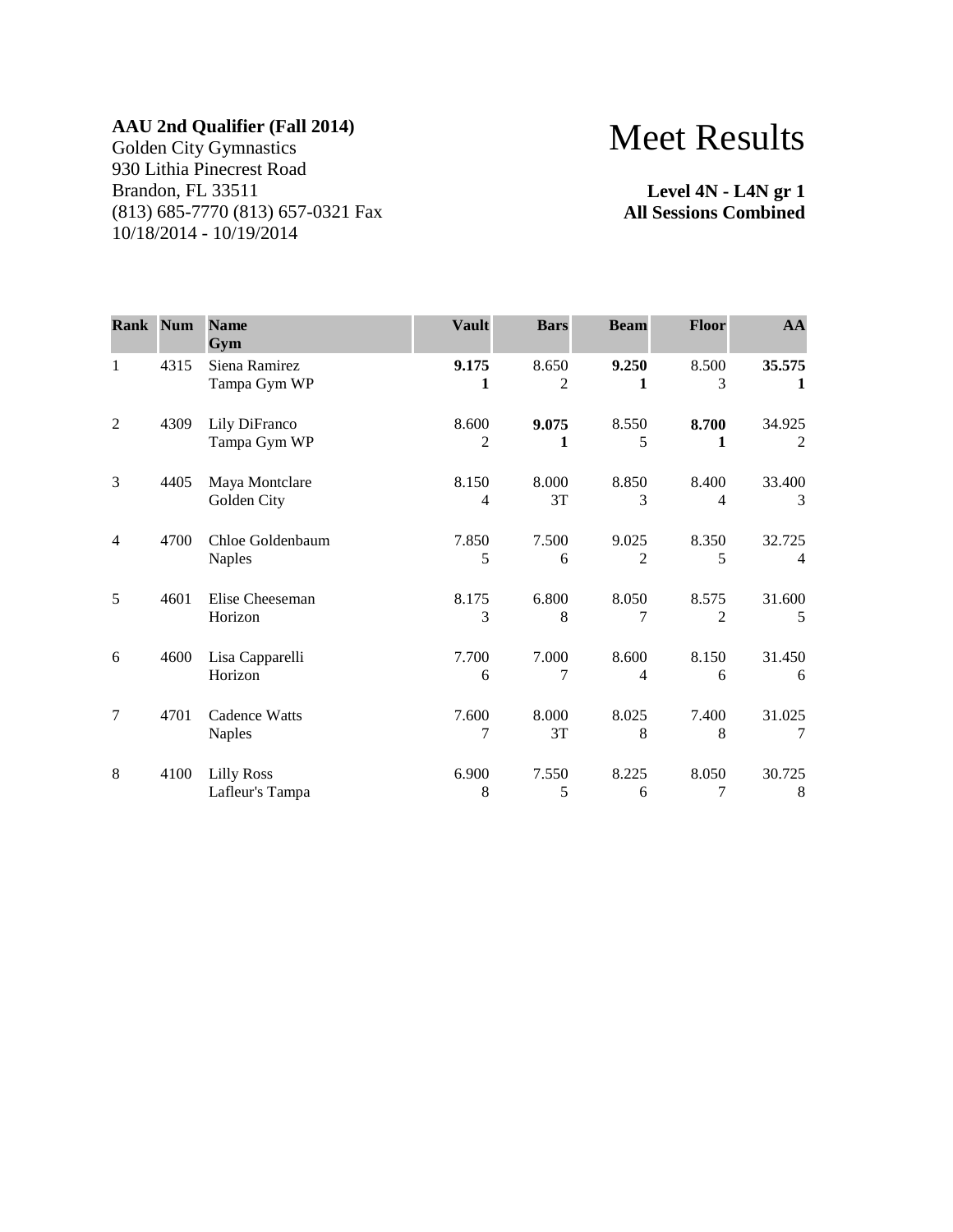Golden City Gymnastics 930 Lithia Pinecrest Road Brandon, FL 33511 (813) 685-7770 (813) 657-0321 Fax 10/18/2014 - 10/19/2014

# Meet Results

**Level 4N - L4N gr 2 All Sessions Combined**

| <b>Rank Num</b> |      | <b>Name</b><br>Gym                     | <b>Vault</b> | <b>Bars</b> | <b>Beam</b>             | Floor       | AA                       |
|-----------------|------|----------------------------------------|--------------|-------------|-------------------------|-------------|--------------------------|
| 1               | 4402 | Molly Finan<br>Golden City             | 9.075<br>2   | 8.350<br>3  | 9.300<br>1              | 9.500<br>2  | 36.225<br>1              |
| $\overline{2}$  | 4401 | <b>Annie Bartlett</b><br>Golden City   | 9.100<br>1   | 8.100<br>4  | 9.225<br>$\overline{c}$ | 9.600<br>1  | 36.025<br>2              |
| 3               | 4308 | Aajaylah Cromartie<br>Tampa Gym WP     | 8.500<br>4T  | 8.750<br>1  | 9.000<br>3              | 8.500<br>6  | 34.750<br>3              |
| $\overline{4}$  | 4307 | Campbell Zook<br>Tampa Gym NT          | 8.500<br>4T  | 8.400<br>2  | 8.650<br>5              | 8.600<br>5  | 34.150<br>$\overline{4}$ |
| 5               | 4603 | Madeline Lewis<br>Horizon              | 9.000<br>3   | 7.250<br>8  | 8.425<br>6              | 8.450<br>7  | 33.125<br>5              |
| 6               | 4605 | <b>Sydney Stevenson</b><br>Horizon     | 8.150<br>8   | 6.500<br>9  | 8.750<br>4              | 9.000<br>3T | 32.400<br>6              |
| $\overline{7}$  | 4803 | Julia Wood<br>Acro Fit                 | 8.250<br>6   | 7.550<br>7  | 8.250<br>7              | 8.200<br>8  | 32.250<br>7              |
| 8               | 4002 | Kara Taylor<br>Top Flight YMCA         | 8.200<br>7   | 7.600<br>6  | 7.400<br>8              | 9.000<br>3T | 32.200<br>8              |
| 9               | 4107 | <b>Ashley Jones</b><br>Lafleur's Tampa | 7.800<br>9   | 7.800<br>5  | 7.350<br>9              | 7.850<br>9  | 30.800<br>9              |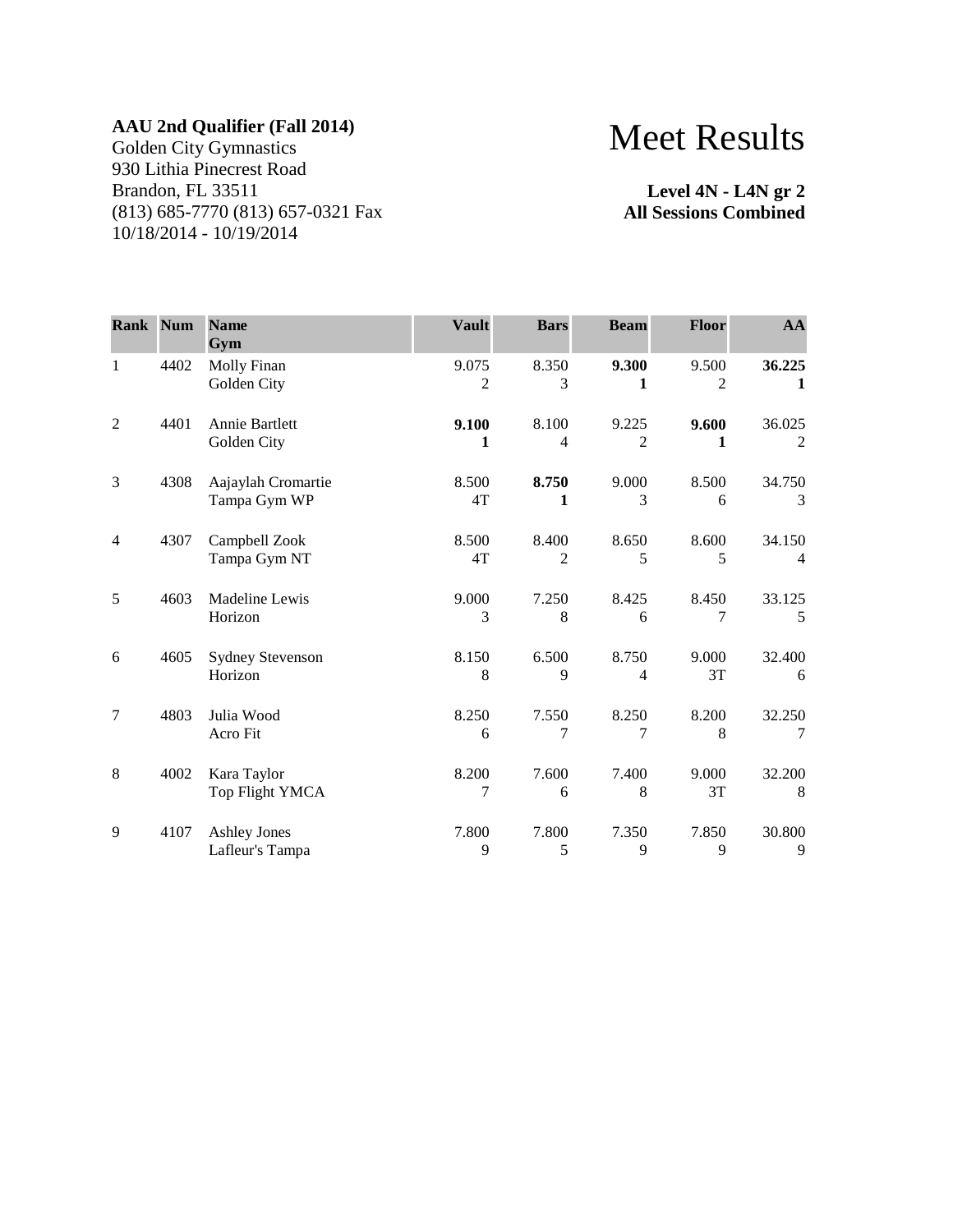Golden City Gymnastics 930 Lithia Pinecrest Road Brandon, FL 33511 (813) 685-7770 (813) 657-0321 Fax 10/18/2014 - 10/19/2014

# Meet Results

**Level 4N - L4N gr 3 All Sessions Combined**

| <b>Rank Num</b> |      | <b>Name</b><br>Gym                    | <b>Vault</b> | <b>Bars</b>             | <b>Beam</b> | <b>Floor</b>            | AA          |
|-----------------|------|---------------------------------------|--------------|-------------------------|-------------|-------------------------|-------------|
| $\mathbf{1}$    | 4400 | Hayden Hillgruber<br>Golden City      | 8.600<br>2   | 8.675<br>1              | 9.200       | 8.500<br>4              | 34.975<br>1 |
| $\overline{2}$  | 4403 | Amanda Whidden<br>Golden City         | 8.300<br>4   | 8.450<br>$\overline{c}$ | 8.850<br>3  | 9.250<br>1              | 34.850<br>2 |
| 3               | 4604 | Nicholette Moss<br>Horizon            | 8.950<br>1   | 7.950<br>6              | 8.100       | 8.525<br>3              | 33.525<br>3 |
| 4               | 4000 | Elizabeth Miller<br>Top Flight YMCA   | 8.500<br>3   | 8.200<br>4              | 9.150<br>2  | 7.450<br>8              | 33.300<br>4 |
| 5               | 4602 | Kylie Edminson<br>Horizon             | 8.175<br>5   | 8.400<br>3              | 8.275<br>6  | 8.300<br>5              | 33.150<br>5 |
| 6               | 4001 | Chloe Troyer<br>Top Flight YMCA       | 7.100<br>8   | 8.000<br>5              | 8.750<br>4T | 8.550<br>$\overline{c}$ | 32.400<br>6 |
| 7               | 4003 | Rachel Whittington<br>Top Flight YMCA | 7.300<br>7   | 7.300<br>8              | 8.750<br>4T | 7.750<br>6              | 31.100<br>7 |
| 8               | 4606 | Yuliya Tyrak<br>Horizon               | 8.100<br>6   | 7.550<br>7              | 7.750<br>8  | 7.575<br>7              | 30.975<br>8 |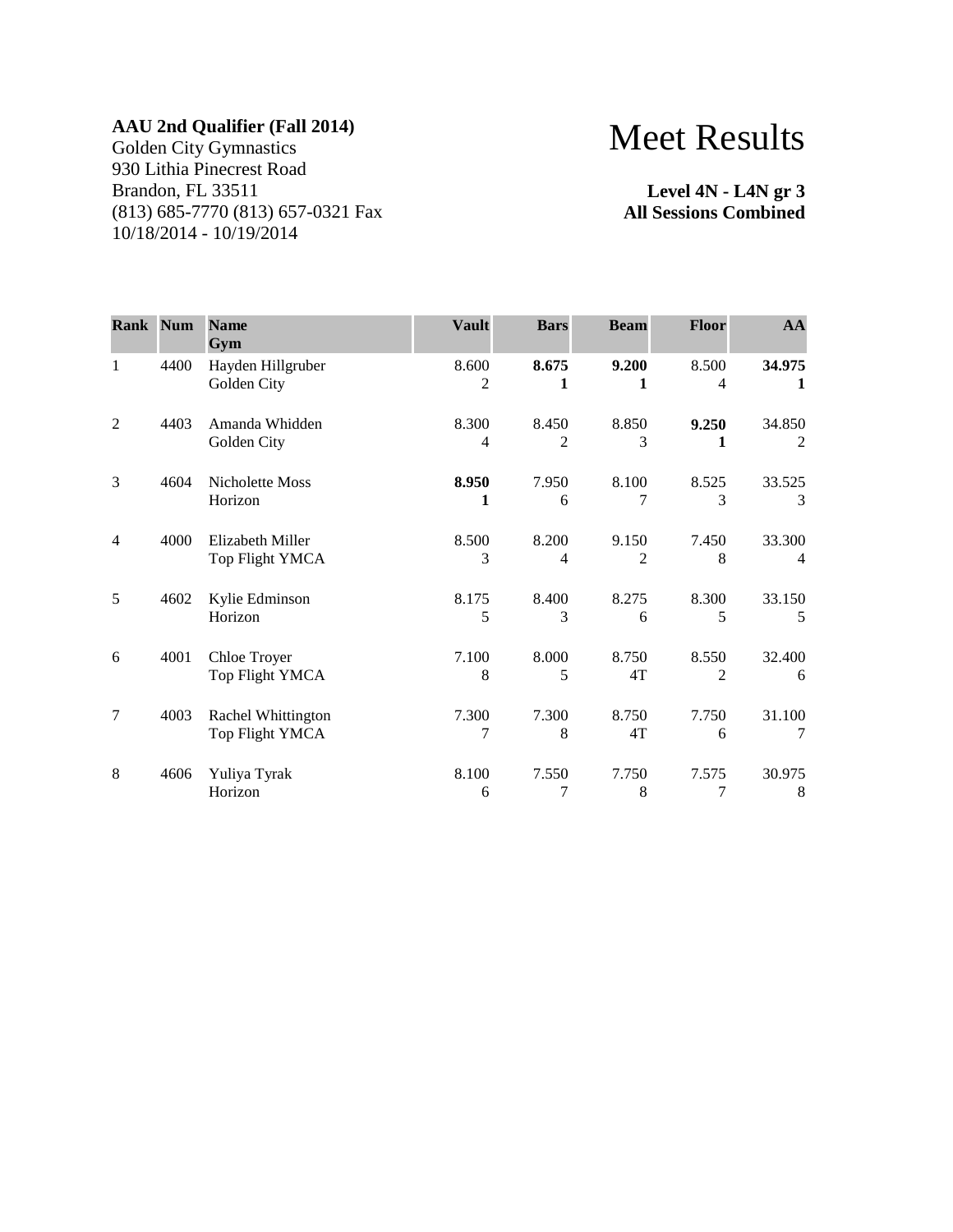Golden City Gymnastics 930 Lithia Pinecrest Road Brandon, FL 33511 (813) 685-7770 (813) 657-0321 Fax 10/18/2014 - 10/19/2014

# Meet Results

**Level 4A - L4A gr 1 All Sessions Combined**

| <b>Rank Num</b> |      | <b>Name</b><br>Gym                      | <b>Vault</b> | <b>Bars</b>             | <b>Beam</b>             | <b>Floor</b> | AA                       |
|-----------------|------|-----------------------------------------|--------------|-------------------------|-------------------------|--------------|--------------------------|
| 1               | 4106 | Emma Schaeffer<br>Lafleur's Tampa       | 7.800<br>4   | 8.375<br>3              | 9.350<br>1              | 8.550<br>1   | 34.075<br>1              |
| $\overline{2}$  | 4804 | Brianna Urus<br>Acro Fit                | 8.250<br>1   | 8.400<br>$\overline{c}$ | 8.450<br>5              | 7.800<br>5   | 32.900<br>2              |
| 3               | 4104 | Kendall Grace Wright<br>Lafleur's Tampa | 7.450<br>5   | 7.950<br>5              | 8.900<br>2              | 8.200<br>2   | 32.500<br>3              |
| $\overline{4}$  | 4702 | Lily Lucas<br><b>Naples</b>             | 7.350<br>6   | 8.425<br>1              | 8.775<br>3              | 7.850<br>4   | 32.400<br>$\overline{4}$ |
| 5               | 4802 | <b>Evelyn Saxton</b><br>Acro Fit        | 7.900<br>3   | 8.200<br>4              | 8.475<br>$\overline{4}$ | 7.750<br>6   | 32.325<br>5              |
| 6               | 4101 | Shayla Brennan<br>Lafleur's Tampa       | 8.200<br>2   | 7.900<br>6              | 7.875<br>7              | 7.575<br>7   | 31.550<br>6              |
| 7               | 4801 | <b>Brooke LaPorte</b><br>Acro Fit       | 7.150<br>7   | 7.800<br>7              | 8.150<br>6              | 7.900<br>3   | 31.000<br>7              |
| 8               | 4102 | Kate Petitt<br>Lafleur's Tampa          | 8            | 8                       | 8                       | 8            | 0.000<br>8               |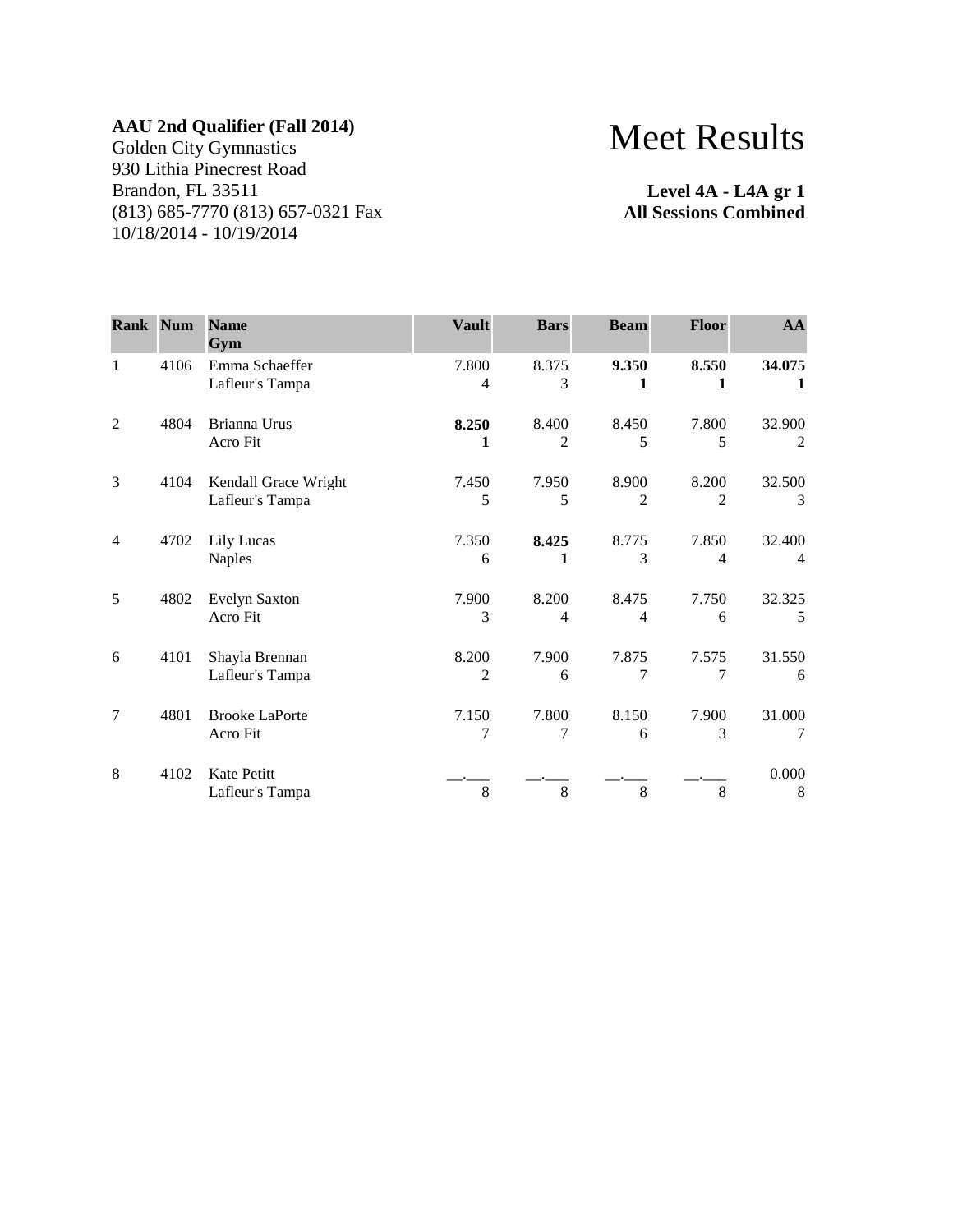Golden City Gymnastics 930 Lithia Pinecrest Road Brandon, FL 33511 (813) 685-7770 (813) 657-0321 Fax 10/18/2014 - 10/19/2014

# Meet Results

**Level 4A - L4A gr 2 All Sessions Combined**

| Rank Num       |      | <b>Name</b><br>Gym               | <b>Vault</b> | <b>Bars</b> | <b>Beam</b> | <b>Floor</b> | AA                       |
|----------------|------|----------------------------------|--------------|-------------|-------------|--------------|--------------------------|
| $\mathbf{1}$   | 4301 | Haley Cogan<br>Tampa Gym NT      | 8.600<br>1   | 7.850<br>7  | 9.000<br>1T | 9.075<br>1   | 34.525<br>1              |
| $\overline{2}$ | 4300 | Nicole Bogdanoff<br>Tampa Gym NT | 8.250<br>2   | 8.200<br>3  | 9.000<br>1T | 8.300<br>6   | 33.750<br>2              |
| 3              | 4110 | Rachel Troy<br>Lafleur's Tampa   | 7.900<br>4   | 8.750<br>2  | 8.475<br>4  | 8.400<br>5   | 33.525<br>3              |
| $\overline{4}$ | 4302 | Jaden Gwyn<br>Tampa Gym NT       | 7.450<br>6   | 9.000<br>1  | 8.200<br>6  | 8.775<br>2   | 33.425<br>$\overline{4}$ |
| 5              | 4108 | Alyssa Ellis<br>Lafleur's Tampa  | 8.200<br>3   | 7.950<br>6  | 8.600<br>3  | 8.150<br>8   | 32.900<br>5              |
| 6              | 4800 | Julia Corbridge<br>Acro Fit      | 7.300<br>8   | 8.150<br>4  | 8.250<br>5  | 8.500<br>3   | 32.200<br>6              |
| 7              | 4313 | Haruka Ozturk<br>Tampa Gym WP    | 7.350<br>7   | 8.050<br>5  | 8.050<br>7  | 8.425<br>4   | 31.875<br>7              |
| 8              | 4111 | Stella King<br>Lafleur's Tampa   | 7.500<br>5   | 7.400<br>8  | 7.850<br>8  | 8.225<br>7   | 30.975<br>8              |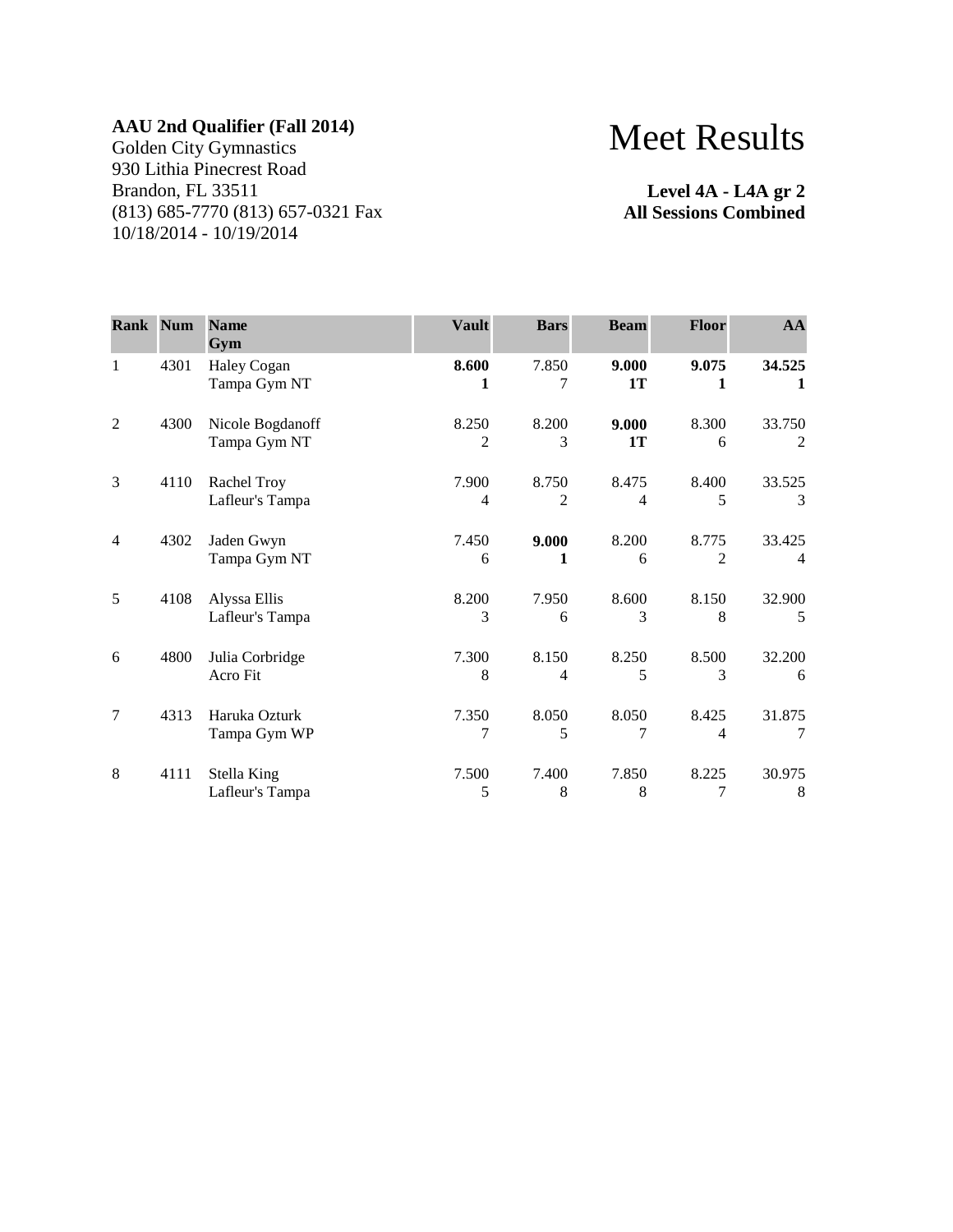Golden City Gymnastics 930 Lithia Pinecrest Road Brandon, FL 33511 (813) 685-7770 (813) 657-0321 Fax 10/18/2014 - 10/19/2014

# Meet Results

**Level 4O - L4O gr 1 All Sessions Combined**

| <b>Rank Num</b> |      | <b>Name</b><br>Gym                    | <b>Vault</b> | <b>Bars</b> | <b>Beam</b> | <b>Floor</b>            | AA                       |
|-----------------|------|---------------------------------------|--------------|-------------|-------------|-------------------------|--------------------------|
| 1               | 4320 | Cate Gonzalez<br>Tampa Gym WP         | 9.000<br>2T  | 9.325<br>1  | 9.200<br>5  | 9.550<br>1              | 37.075<br>1              |
| $\overline{2}$  | 4314 | Sarah Paskert<br>Tampa Gym WP         | 9.000<br>2T  | 9.175<br>2  | 9.125<br>6  | 9.300<br>3              | 36.600<br>2              |
| 3               | 4303 | Jacquelyn Kelley<br>Tampa Gym NT      | 9.450<br>1   | 9.000<br>4  | 9.250<br>4  | 8.750<br>4T             | 36.450<br>3              |
| $\overline{4}$  | 4103 | Gianna Ocasio<br>Lafleur's Tampa      | 8.750<br>4   | 8.250<br>7  | 9.475       | 9.325<br>$\overline{2}$ | 35.800<br>$\overline{4}$ |
| 5               | 4311 | <b>Roselyn Llanes</b><br>Tampa Gym WP | 8.725<br>5   | 8.600<br>5  | 9.450<br>2  | 8.750<br>4T             | 35.525<br>.5             |
| 6               | 4109 | Peyton Zabrucki<br>Lafleur's Tampa    | 8.375<br>6   | 9.100<br>3  | 9.425<br>3  | 8.600<br>6              | 35.500<br>6              |
| 7               | 4305 | Mia Mandia<br>Tampa Gym NT            | 8.150        | 8.300<br>6  | 8.725       | 8.475<br>7              | 33.650                   |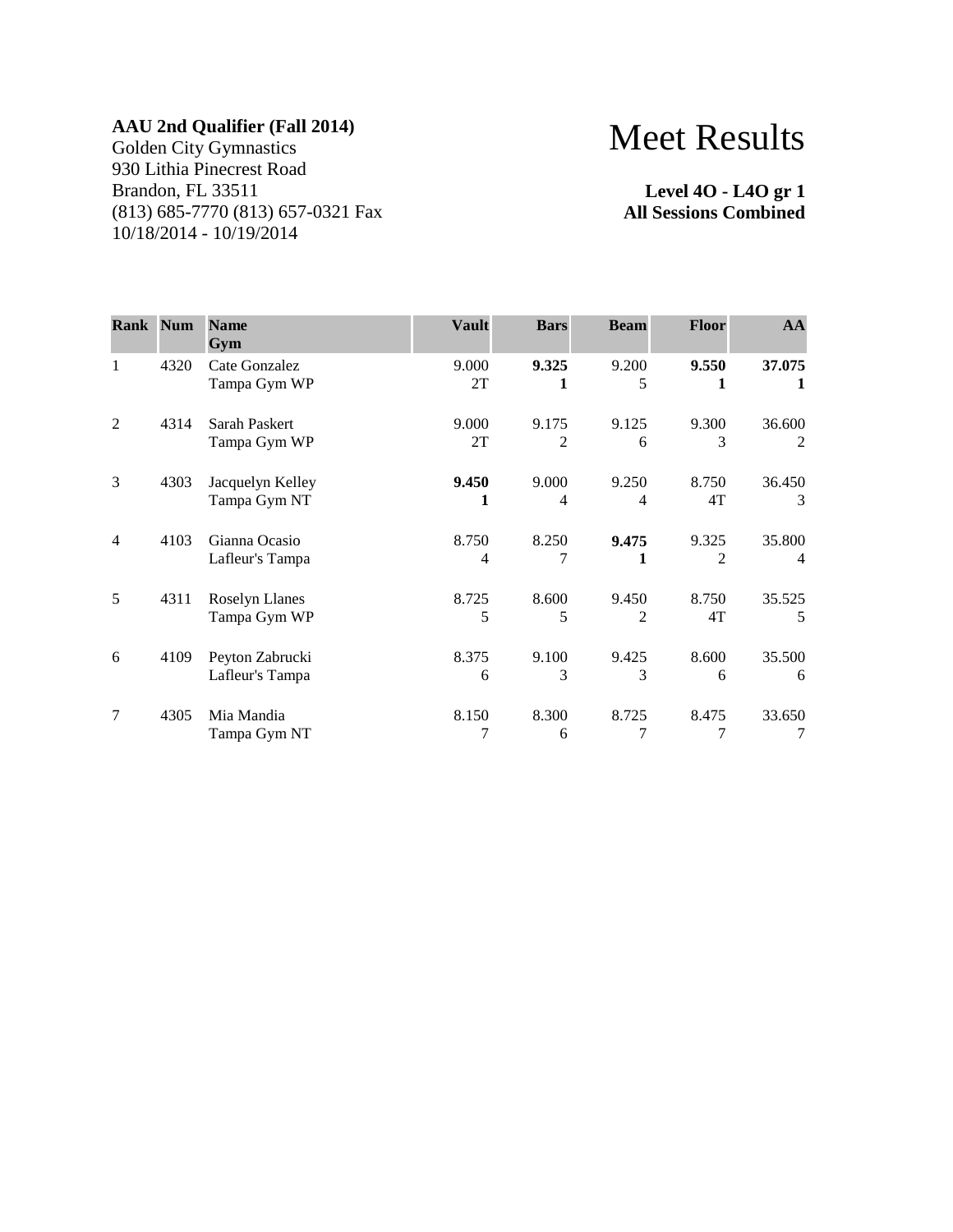Golden City Gymnastics 930 Lithia Pinecrest Road Brandon, FL 33511 (813) 685-7770 (813) 657-0321 Fax 10/18/2014 - 10/19/2014

# Meet Results

**Level 4O - L4O gr 2 All Sessions Combined**

| <b>Rank Num</b> |      | <b>Name</b><br>Gym                       | <b>Vault</b> | <b>Bars</b> | <b>Beam</b>             | <b>Floor</b>            | AA                       |
|-----------------|------|------------------------------------------|--------------|-------------|-------------------------|-------------------------|--------------------------|
| $\mathbf{1}$    | 4406 | Samantha Stokes<br>Golden City           | 8.850<br>2   | 9.200<br>2  | 9.375<br>2              | 9.000<br>3              | 36.425<br>1              |
| $\overline{2}$  | 4310 | Julianna Galobardi<br>Tampa Gym WP       | 8.900<br>1   | 8.825<br>3  | 9.250<br>$\overline{4}$ | 9.100<br>$\overline{c}$ | 36.075<br>2              |
| 3               | 4306 | <b>Faith Messersmith</b><br>Tampa Gym NT | 8.725<br>3   | 8.450<br>5  | 9.325<br>3              | 8.550<br>4T             | 35.050<br>3              |
| $\overline{4}$  | 4304 | Casey Kennedy<br>Tampa Gym NT            | 8.550<br>4   | 8.575<br>4  | 8.525<br>6T             | 9.150<br>1              | 34.800<br>$\overline{4}$ |
| 5               | 4318 | Natalya Zavalya<br>Tampa Gym WP          | 7.450<br>8   | 9.300<br>1  | 8.525<br>6T             | 8.500<br>6              | 33.775<br>.5             |
| 6               | 4112 | Aidan Gonzalez<br>Lafleur's Tampa        | 8.100<br>5   | 8.000<br>7  | 8.875<br>5              | 8.550<br>4T             | 33.525<br>6              |
| 7               | 4316 | Tatiana Roman<br>Tampa Gym WP            | 7.700<br>7   | 7.950<br>8  | 9.425<br>1              | 8.250<br>7              | 33.325<br>7              |
| 8               | 4312 | Avery Melendi<br>Tampa Gym WP            | 7.900<br>6   | 8.400<br>6  | 8.350<br>8              | 8.025<br>8              | 32.675<br>8              |